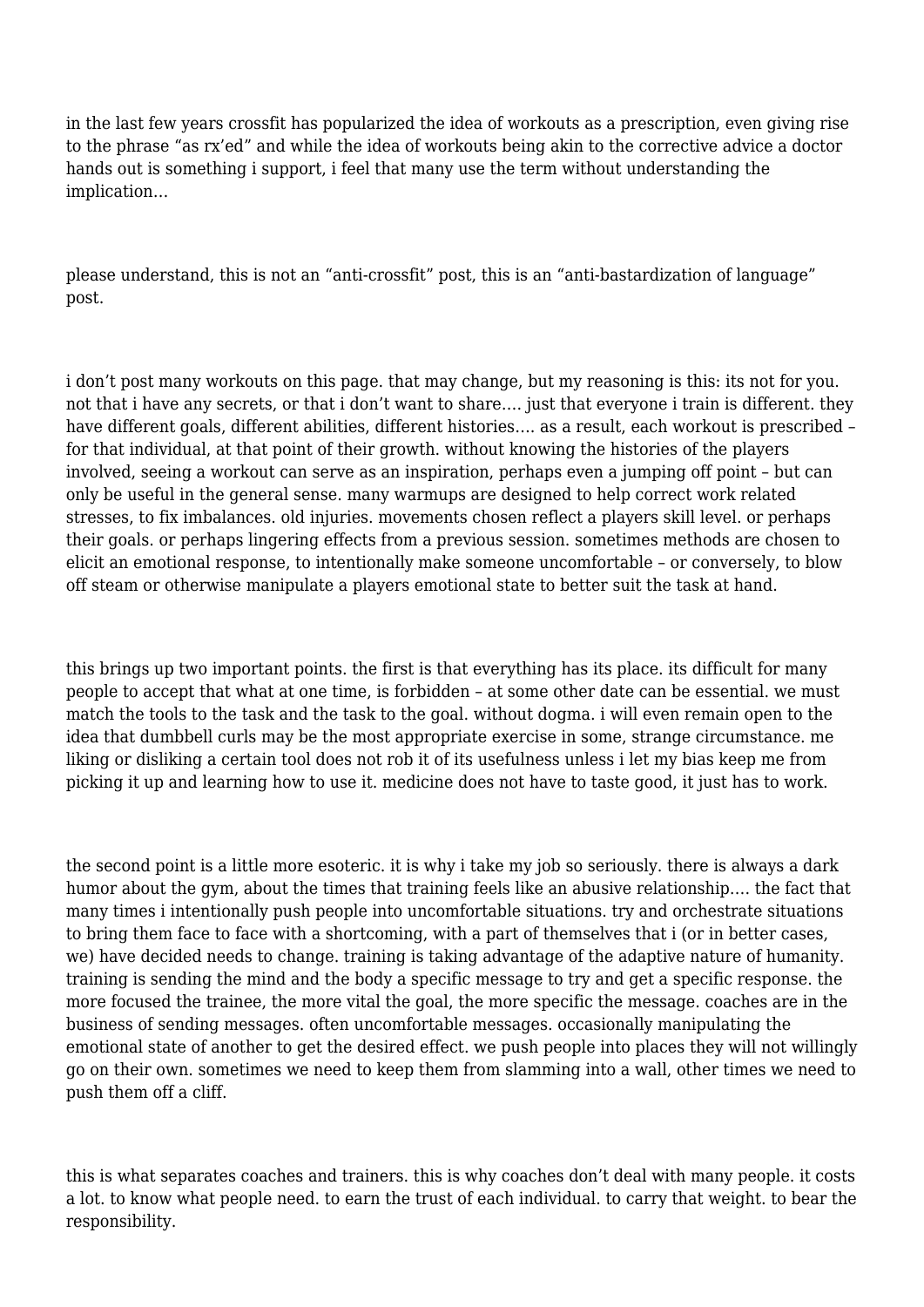that is one of the main reasons i continue to visit gym jones in SLC. it is the first place that i have seen that level of dedication to be the rule. the standard. that is, as a result, my standard. i work and i learn. i try and ask the right questions and understand. i try to seek the stress. the stimulus. to act appropriately to bring about the necessary change. to explore. to allow people to see me at my worst. to ask them to find my weaknesses.

realize that this is all information, and therefore useful.

the individual who beats you is teaching you how to win.

the coach who makes you cry, who pushes your emotional limits makes you tougher. makes you more resilient to bad news. to hard news. makes you understand yourself. your limits. helps you reassess and redefine things. to respect things for their utility. to understand cost. to understand how our approach influences our outcome. to not take things so personally. to own our failures as openly and honestly as our victories.

i am honored and humbled to have the chance to work with everyone involved with the gym jones project. it was nearly 3 (at the time of writing this – currently it is close to 7 years) years ago that i first stepped into a small warehouse space in SLC, and i never expected how far it would take me…

thank you to all who have helped, i can never repay your kindness, my only hope is to conduct myself in a manner deserving of your faith.